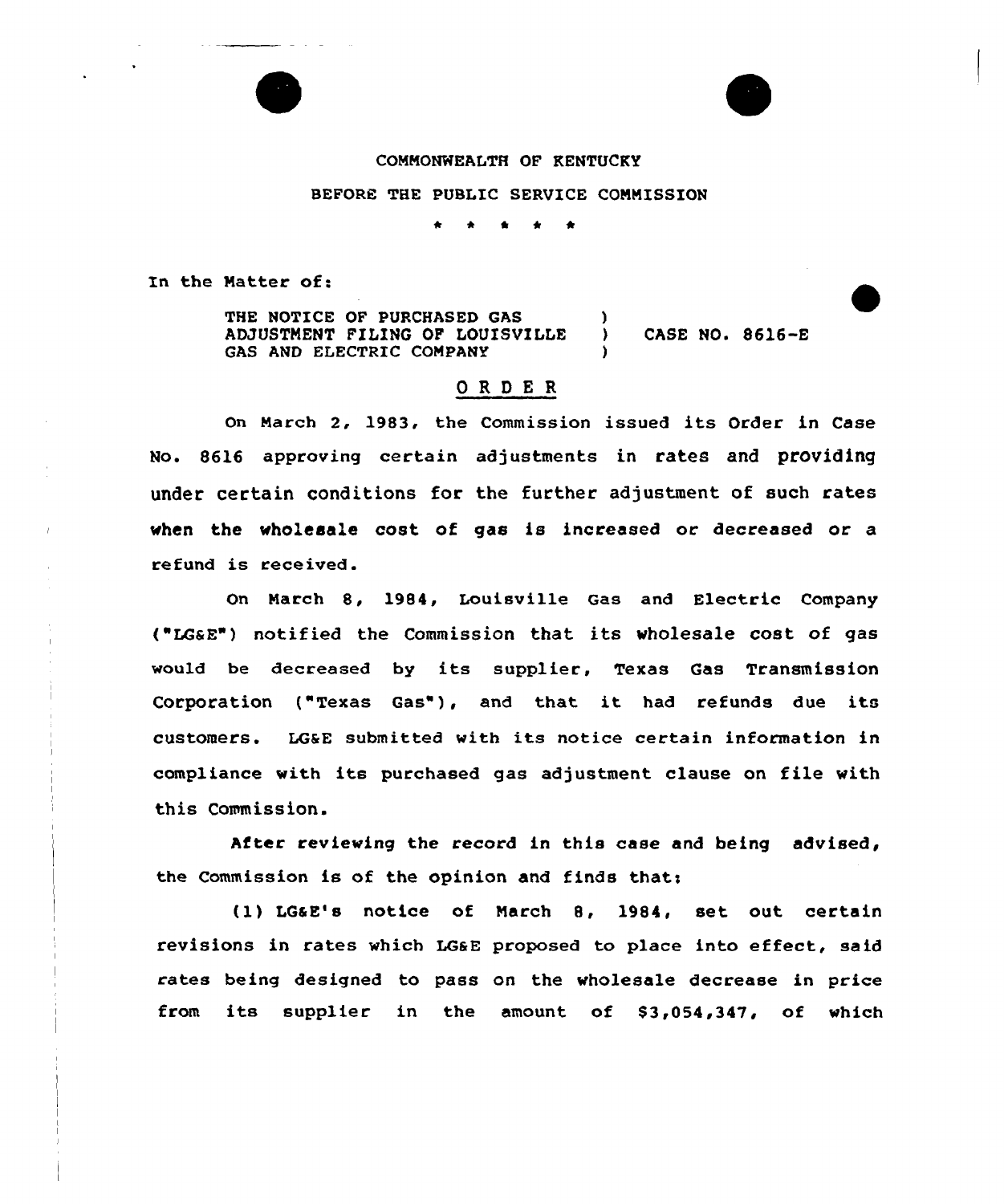\$61,685 is applicable to gas used for Electric Department fuel and \$ 2,992,662 is applicable to LGaE gas customers. The result is a downward adjustment in the purchased gas adjustment of 0.593 cents per 100 cubic feet.

(2) On February 29, 1984, Texas Gas filed revised tariffs with the Federal Energy Regulatory Commission to be effective February 1< 1984.

(3) LG&E's notice of Narch 8, 1984, requested an effective date of April 1, 1984, for its proposed rates. Due to the retroactive nature of Texas Gas' decrease, LG&E will collect excess revenues during the period from February 1, 1984, to April 1. 1984. LG&E estimates it will have \$477.878 that should be refunded to its gas customers.

(4) On january 26, 1984, LGaE received a refund in the amount of  $$44,620$  from its supplier. Of this amount,  $$4,250$  is applicable to gas used as Electric Department fuel with the remaining \$ 40,370 due LGsE's gas customers.

(5) The total estimated refundable amount to LG&E's gas customers is \$518,248. LG&E proposed to establish a refund factor of .110 cents per 100 cubic feet effective April 1, 1984, and continuing for 12 months or until such refund obligation has been discharged. LGaE also proposed to adjust the refundable amount of \$ 518,248 upward or downward, as the case may be, when actual figures are available.

{6) LGaE should refund the amount reported in its application plus interest at a rate equal to the average of the "3-month Commercial Paper Rate" for the immediately preceding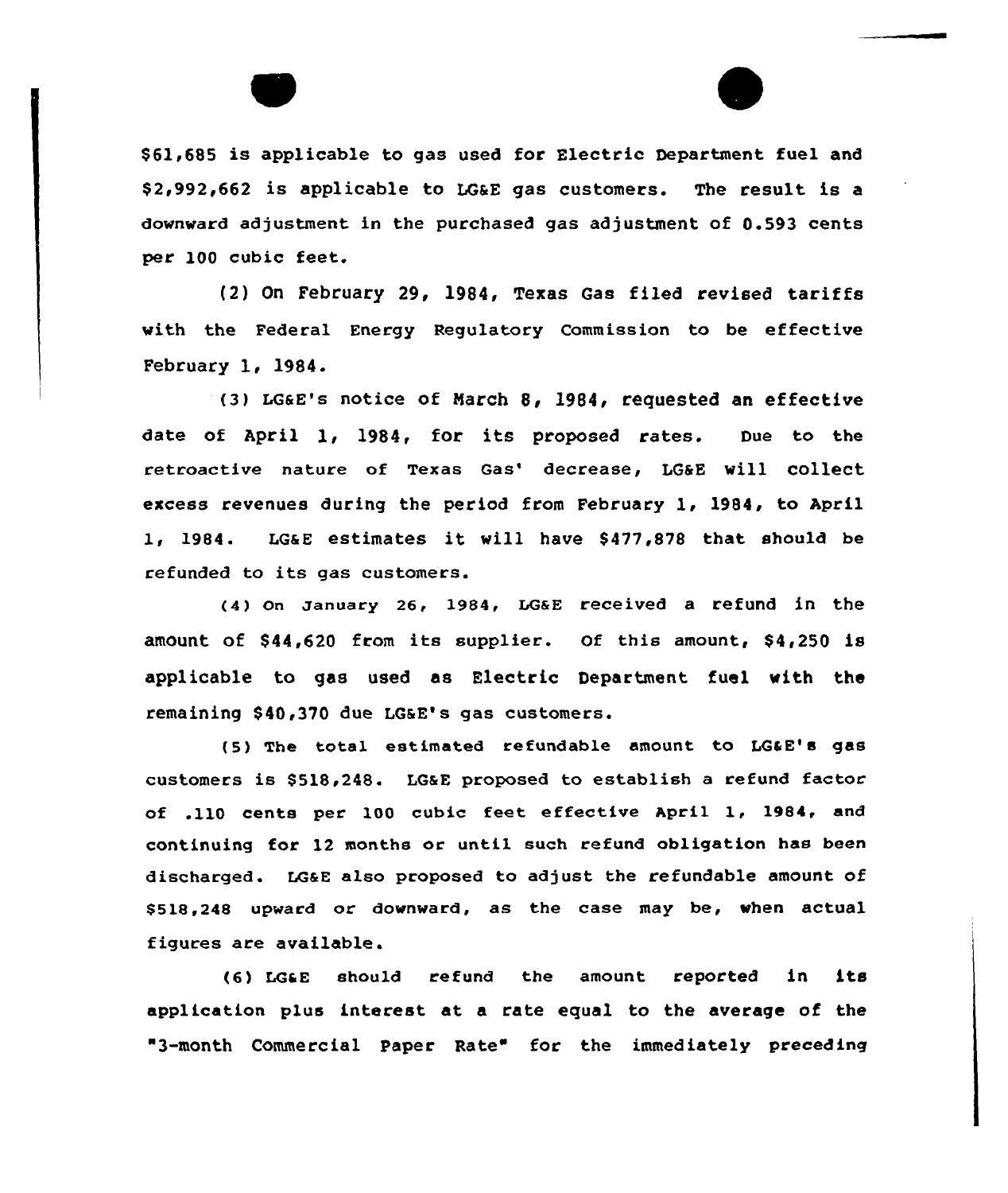12-month period less 1/2 of 1 percent to cover the costs <sup>o</sup>f refunding. These monthly rates are reported in the Federal Reserve Bulletin and the Federal Reserve Statistical Release.

(7) LG&E's adjustment in rates under the purchased gas adjustment provisions approved by the Commission in its Order in Case No. 8616 dated Narch 2, 1983, is fair, just and reasonable and in the public interest and should be effective vith gas supplied on and after February 1, 1984.

IT IS THEREFORE ORDERED that the rates in the Appendix to this Order be and they hereby are authorized effective vith gas supplied on and after February 1, 1984.

IT IS FURTHER ORDERED that LG&E shall apply a refund factor in the amount of .110 cents per 100 cubic feet of gas as a reduction in the purchased gas adjustment beginning on April 1, 1984, and remaining in effect until such time as necessary so that the total amount refunded vill, as nearly as possible, reflect the amount received. The refund factor will terminate when the amount refunded equals the refund herein reported plus interest.

IT IS FURTHER ORDERED that within 30 days from the date the refund factor is terminated LGaE shall file with this Commission <sup>a</sup> summary statement shoving a reconciliation of customer billings and the amount refunded.

IT IS FURTHER ORDERED that within 30 days of the date of this Order LGaE shall file with this Commission its revised tariffs setting out the rates approved herein.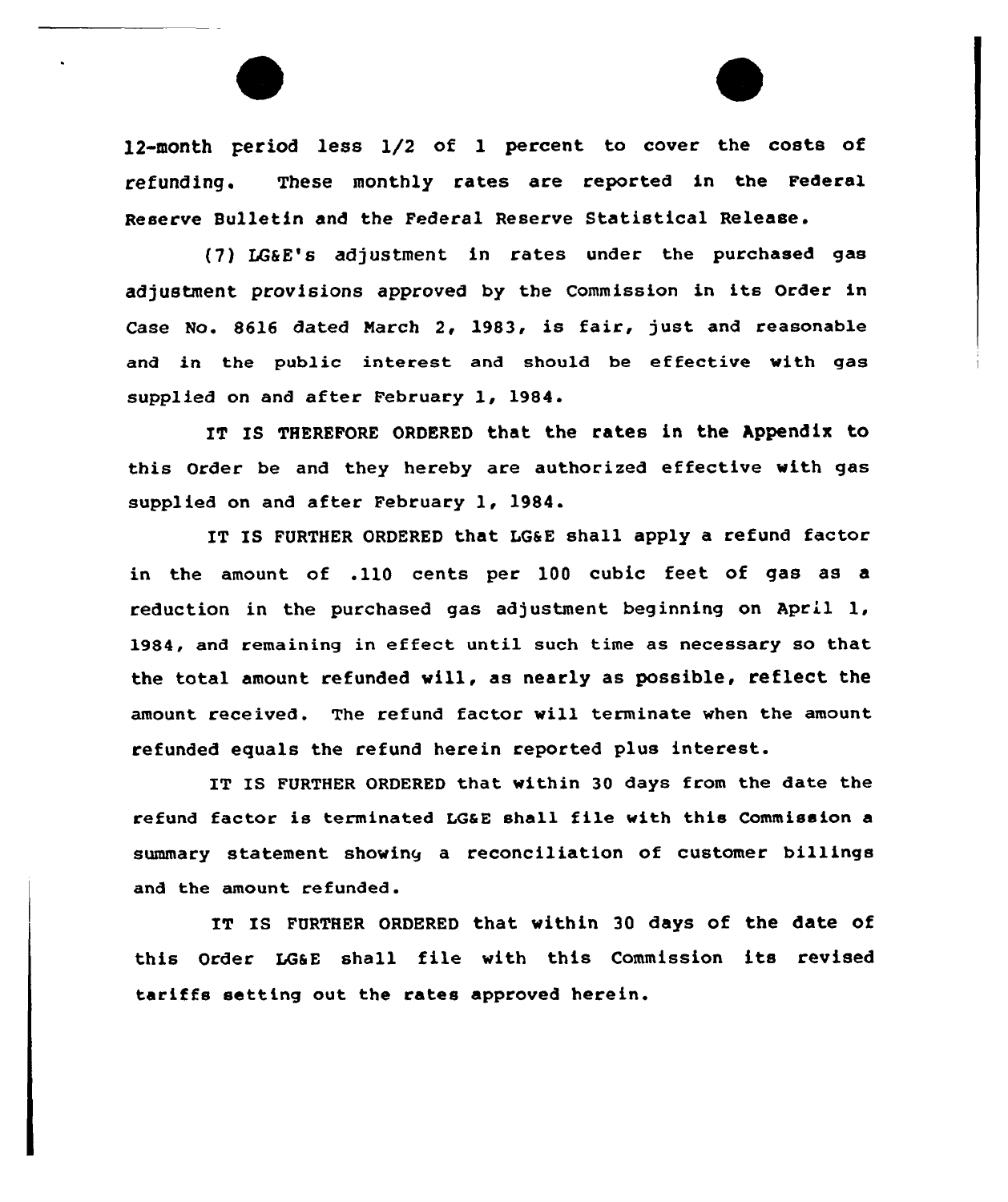

Done at Frankfort, Kentucky, this 19th day of March, 1984. PUBLIC SERVICE CONMISSION

wll Chaltman v'ic& Cha Lrman **Commissioner** 

ATTEST:

 $\omega$   $\omega$ 

Secretary